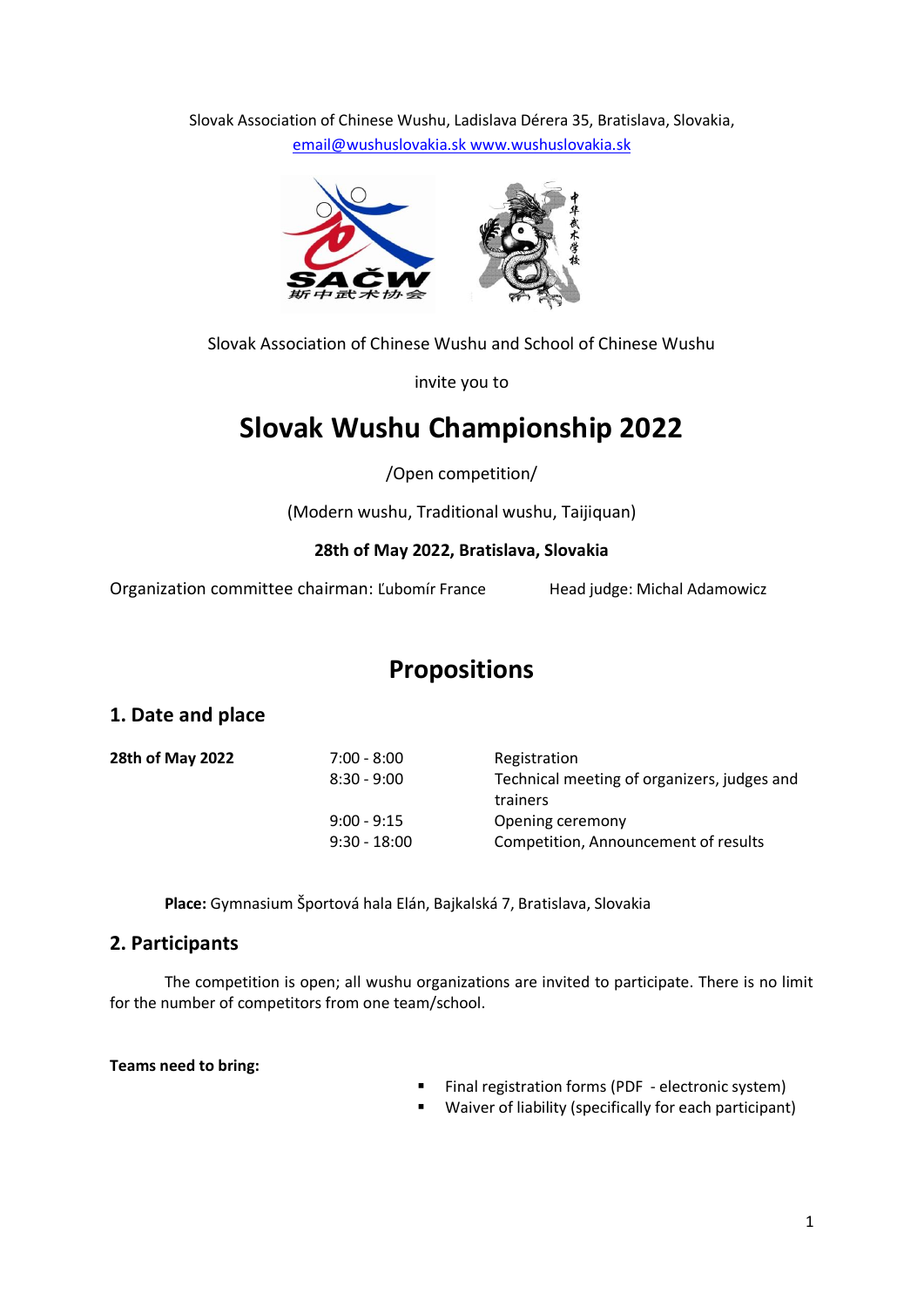## **3. Registration**

The deadline for electronic registration is 20.5.2022 to 24:00. Electronic registration website: https://competition.wushuslovakia.sk/uvod.php. Registration will be open from 23.4.2022. After finishing the club/competitors registration process, it is required to download the list of competitors (pdf file) in the online registration system. The list of competitors must be sent to taolusk@gmail.com with a copy to wushusutaz@gmail.com. Applications sent after this deadline will not be accepted.

Registration fee is 20 EUR valid for one category; each additional category costs 5 EUR.

All members of the Slovak Association of Chinese Wushu have a discount on registration fee. Registration for members of Slovak Association of Chinese Wushu is 10 EUR valid for one category, each additional category is 2 EUR.

The registration fee is to be paid during the registration on May 28, 2021 from 7:00 to 8:00. The organizer has the right to refuse registrations due to capacity reasons (this rule does not apply to Slovak clubs). Information and data in registration form cannot be changed after the official registration time is over. The paid registration fee does not cover insurance of competitors.

#### *Note:*

**Competitors can sign up to a maximum of five categories.** Competitors are grouped by age, where the competitors can only enter the age category, to which they belong or higher. It is not possible to compete in two age groups in the same category. Competitors starting in the Beginners Group cannot participate in other groups.

## **4. Competition rules (taolu)**

Competition will be held according to IWUF Rules for International Wushu (Wushu Taolu Competition Rules and Judging Methods (Excerpt) 2019 – **I. Wushu Taolu Competition Rules (Excerpt):** Chapters 4-7, **II . Wushu Taolu Competition Judging Methods (Excerpt): Chapter 2**") with adjustments defined by Slovak Association of Chinese Wushu. Traditional styles shall be evaluated based on rules regarding the specifics of the relevant style. Competition will be judged by the head judge, two or three judges (2-3) in **group A**, who evaluate quality of movements, and two or three judges (2-3) in **group B**, who evaluate overall performance. The Nandu movements (group C) will not be judged. **The final score is the average of scores from judges in group A and B. Pursuant to official competition rules, the head judge can adjust the final score.** The judges will be chosen by Slovak association of Chinese Wushu based on nominations from individual wushu schools (clubs) and Slovak association of Chinese Wushu itself.

For modern wushu, competition protocol according to the IWUF Rules for International Wushu is in place. Judges can allow exceptions, especially concerning clothing in beginner groups. For traditional wushu, competitors wear long trousers and top of their choice. For all taolu categories, shoes are obligatory.

Competition area for modern wushu and Taiji will be 14\*8 m (carpet laid over tatami). Competition area for traditional categories will be tatami or carpet.

If the number of competitors is small, organizers can combine similar categories (age or style). If the number of competitors is high, organizers can further divide categories based on style. One competitor can compete in maximum four categories.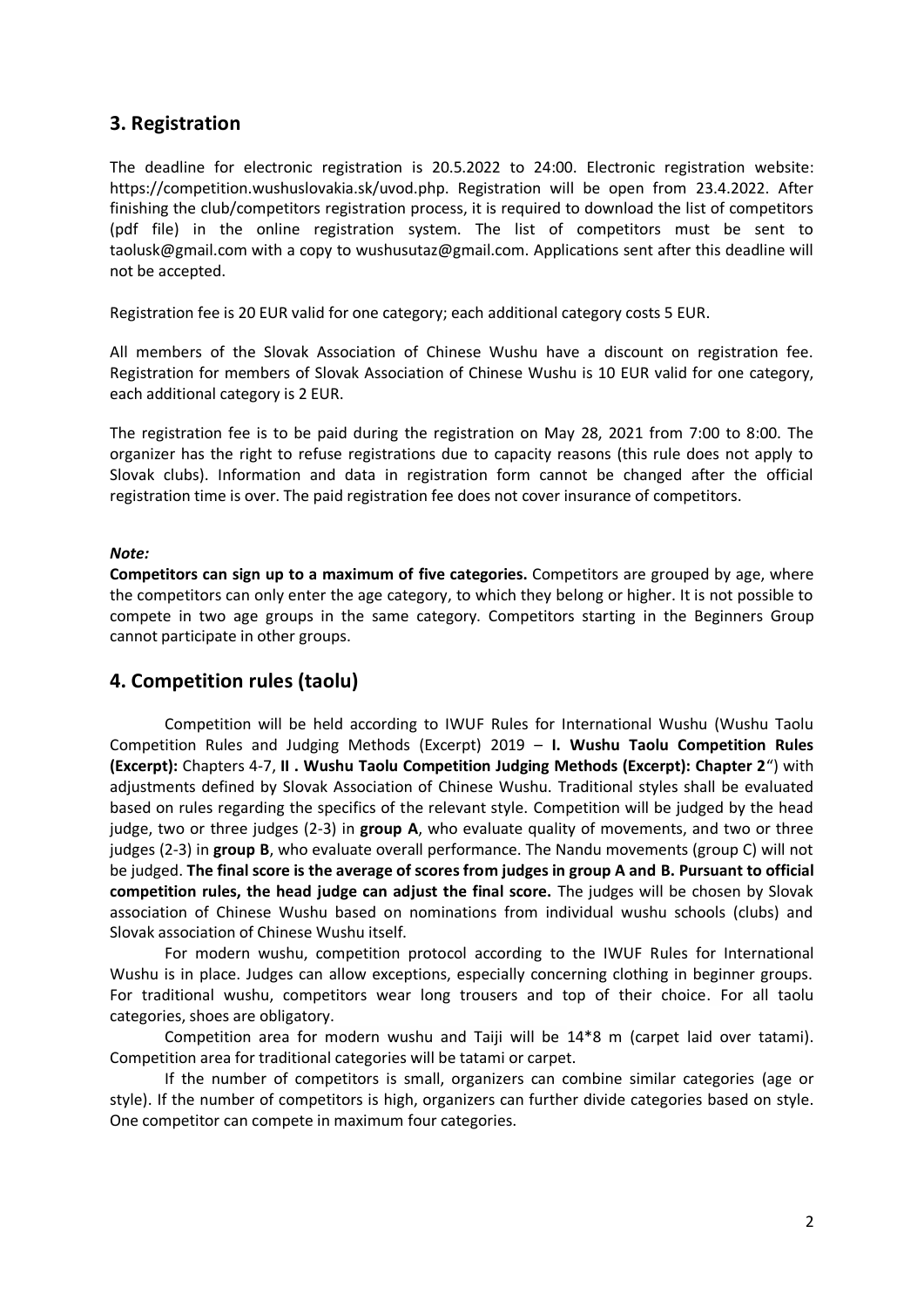## **5. Competition categories**

#### **MODERN WUSHU - A**

#### **1st group - Senior categories (18 years and older)**

- a) Chang quan (5 duan, 1st, 2nd and 3rd set of International Competition Routine or optional Routine)
- b) Daoshu (1st, 2nd, 3rd set of International Competition Routine or optional Routine)
- c) Jianshu (1st, 2nd, 3rd set of International Competition Routine or optional Routine)
- d) Qiangshu (1st, 2nd, 3rd set of International Competition Routine or optional Routine)
- e) Gunshu (1st, 2nd, 3rd set of International Competition Routine or optional Routine)
- f) Nanquan (1st, 3rd set of International Competition Routine or optional Routine)
- g) Nandao (1st, 3rd set of International Competition Routine or optional Routine)
- h) Nangun (1st, 3rd set of International Competition Routine or optional Routine)
- i) Compulsory or optional form taijiquan (24, 40, ...)
- j) Compulsory or optional form taijian (32, 42 ...)

#### **2nd group – Junior categories (15-17 years)**

- a) Chang quan (5 duan, 1st, 2nd and 3rd set of International Competition Routine or optional routine)
- b) Daoshu (1st, 2nd, 3rd set of International Competition Routine or optional routine)
- c) Jianshu (1st, 2nd, 3rd set of International Competition Routine or optional routine)
- d) Qiangshu (1st, 2nd, 3rd set of International Competition Routine or optional routine)
- e) Gunshu (1st, 2nd, 3rd set of International Competition Routine or optional routine)
- f) Nanquan (1st, 3rd set of International Competition Routine or optional routine)
- g) Nandao (1st, 3rd set of International Competition Routine or optional routine)
- h) Nangun (1st, 3rd set of International Competition Routine or optional routine)
- i) Compulsory or optional form taijiquan (24, 40, ...)
- j) Compulsory or optional form taijian (32, 42 ...)

#### **3rd group – Junior categories (12-14 years)**

- a) Chang quan (5 duan, 1st set of International Competition Routine)
- b) Daoshu (1st set of International Competition Routine)
- c) Jianshu (1st set of International Competition Routine)
- d) Qiangshu (1st set of International Competition Routine)
- e) Gunshu (1st set of International Competition Routine)
- f) Nanquan (1st set of International Competition Routine)
- g) Nandao (1st set of International Competition Routine)
- h) Nangun (1st set of International Competition Routine)

#### **4th group–Junior categories (under 12 years)**

- a) Chang quan (32 form of International Competition Routine)
- b) Daoshu (32 form of International Competition Routine)
- c) Jianshu (32 form of International Competition Routine)
- d) Qiangshu (32 form of International Competition Routine)
- e) Gunshu (32 form of International Competition Routine)
- f) Nanquan (32 form of International Competition Routine)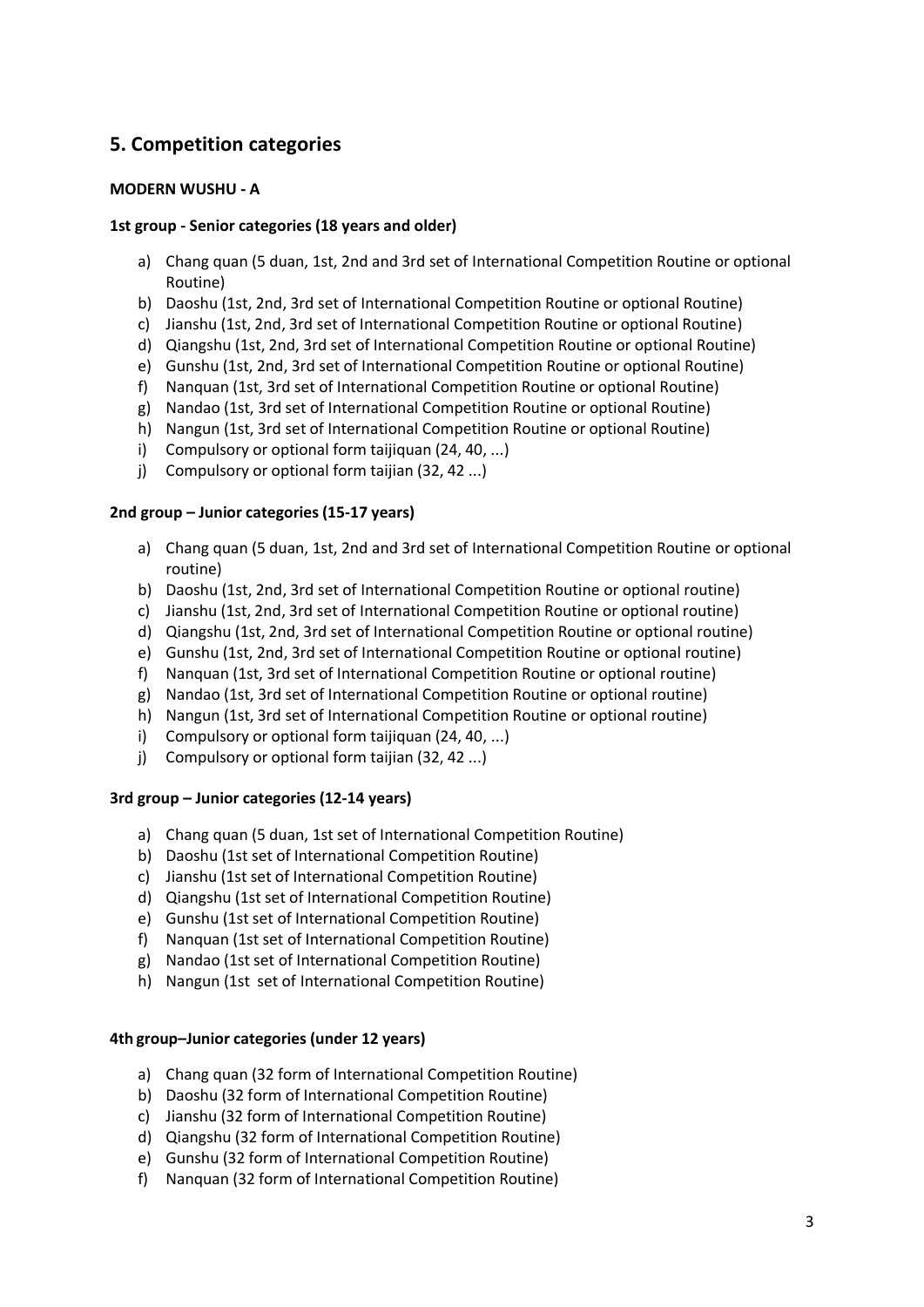- g) Nandao (32 form of International Competition Routine)
- h) Nangun (32 form of International Competition Routine)

#### **5th group–Beginner categories (under 12 years)**

- a) Wubu quan
- b) 16 movements taolu routines
- c) 16 movements taolu with weapon

#### *Time limit:*

- 1st, 2nd and 3rd group no less than 1 min. 20 seconds;
- 4th and 5th group no time limit;
- Taiji quan 24 or optional routine 4-6 min. Head judge whistles after 5 minutes.
- Taiji sword (jian) 32 or optional routine 3-4 min. Head judge whistles after 3 minutes.

#### **TRADITIONAL WUSHU - B**

- **1. Group – Seniors (39 years and older)**
- **2. Group –Seniors (18-39 years)**
- **3. Group – Juniors (15-17 years)**
- **4. Group – Juniors (12-14 years)**
- **5. Group – Juniors (9-11 years)**
- **6. Group – Juniors (up to 9 years)**

#### **Category A: Traditional Northern styles**

- Shaolin Gongfu Quan, LianHuan Quan
- Shaolin Xiao Hong Quan
- Shaolin TongBei Quan
- Shaolin Chang Quan
- Shaolin Da Hong Quan
- Shaolin Luo Han Quan
- Other fist forms

#### **Category B: Traditional Southern styles**

- Traditional southern styles from Guandong, Fujian, Sichuan
- Traditional southern styles others (Hongjiaquan, …), not Wingchun and other southern imitation styles

#### **Category C:Traditional Taijiquan a Taiji weapons (categories open from 12 years age category)**

- a) Yang
- b) Chen (including 56 Chen form and new 36 Chen form)
- c) Sun, Wu, Wu (Hao), other taiji styles fist forms
- d) Taiji jian–straight sword (including new Chen taiji straight sword form)
- e) Taiji other weapons

#### **Category D: Imitation styles** –all imitation styles

- Houquan
- Yingzhaoquan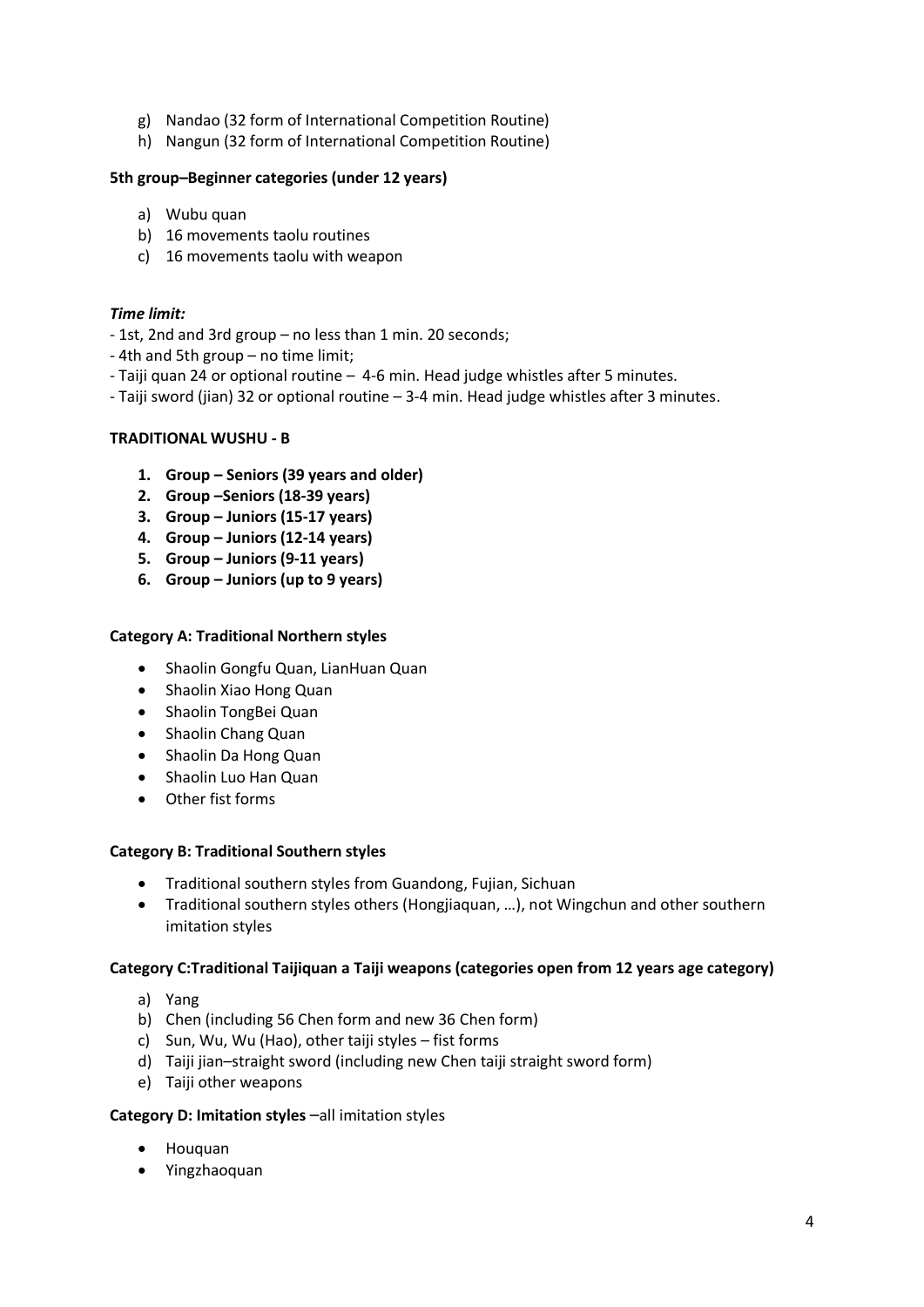- Zuiquan
- Tanglangquan
- Ditangquan
- Zonghequan
- Mizongquan
- Heihuquan
- Others

#### **Category E: Various traditional**

- a) Tongbeiquan, Fanziquan, Chuojiaoquan, Piguaquan
- b) Wudang styles (except Wudang Taijiquan, Xingyiquan and Baguazhang)
- c) Chaquan, Gongliquan, Yuejiaquan, Huaquan, Baoquan, Liuhequan, others

#### **Category F: Traditional internal styles**

- Xingyiquan
- Baguazhang
- Bajiquan

#### **Category G: Traditional weapons including Shaolin weapons**

- a) Dao (broadsword)
- b) Gun (staff)
- c) Jian (straight sword)
- d) Qiang (spear)
- e) Other routines with short weapons
- f) Other routines with long weapons
- g) Double weapons
- h) Flexible weapons: three-section staff, nine-section chain whip, rope dart, etc.

#### **Category J: Beginners (categories open till 12 years age category) –** all shorts forms of

traditional wushu

#### **Category J: Duilian (categories open from 12 years age category)**

#### *Time limit for traditional wushu:*

- all groups – no less than 50 seconds and no more than 2 minutes;

- beginners no time limit;
- traditional Taijiquan 3-4 min. (with the exception of Chen taiji quan 56 form). Head judge whistles after 3 minutes.
- Taiji weapons 4 min.

## **6. Awards**

Best three in every category will be announced and awarded with medals and certificates.

## **7. Anti-doping rules**

The competition is following general anti-doping rules of WADA and ADA SR. Information about forbidden substances and therapeutic exceptions are freely available a[t www.antidoping.sk](http://www.antidoping.sk/)